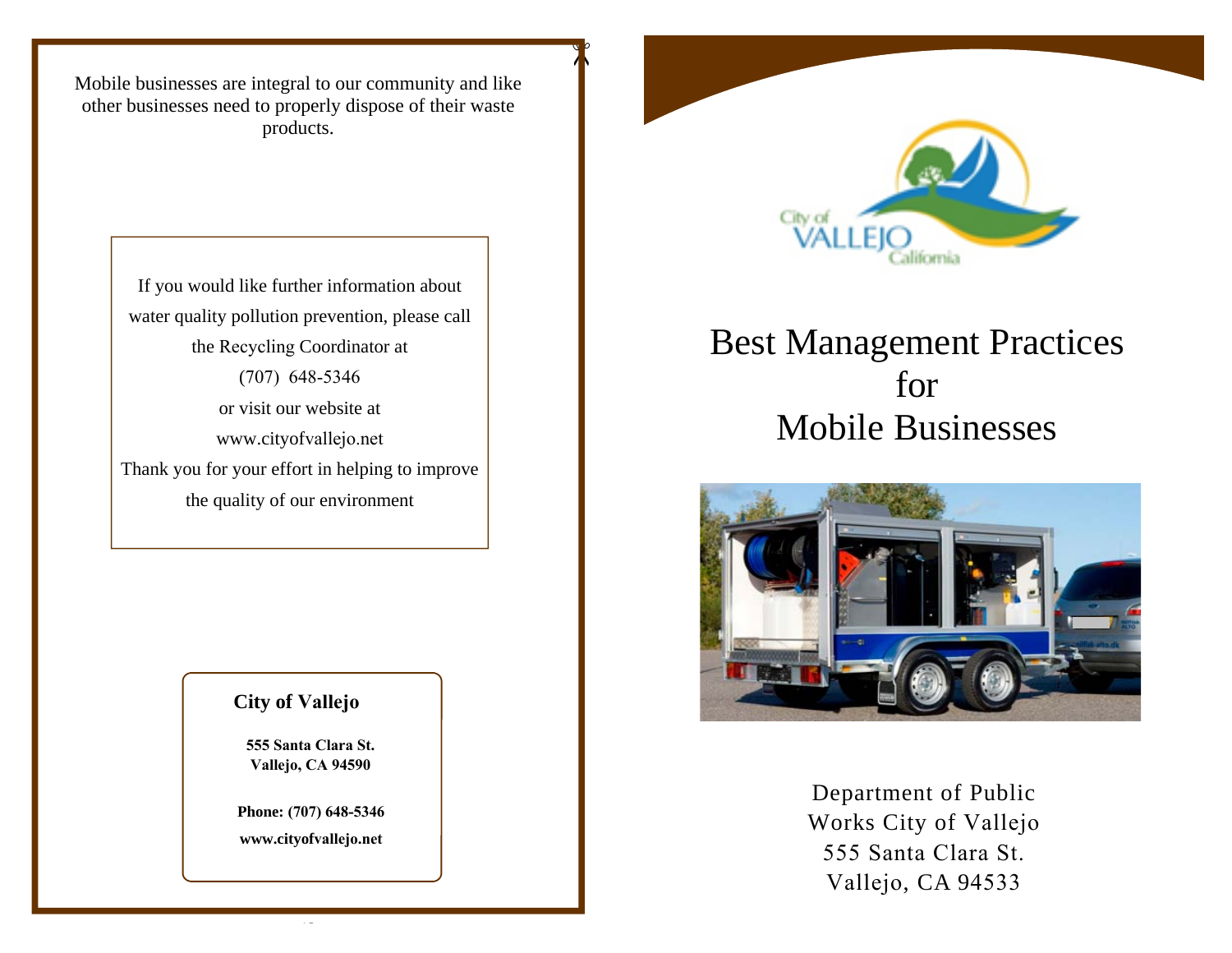### $\boldsymbol{\mathsf{R}}$ **City of**<br>**VALLEJO**

**Mobile Business - Condition of Approval Best Management Practices (BMPs)** 

Phone#

### Stormwater Pollution



The municipal stormwater permit issued by the Bay Area Regional Water Quality Control Board requires the Cities in Solano County including the City of Vallejo to develop and implement a program to reduce the discharge of stormwater pollutants to the

 maximum extent practicable (MEP) and to prohibit non-stormwater discharges.

Storm water pollution is a major concern to water quality. Water when mixed with contaminants such as detergents, tire dressings, foams, shampoos and conditioners, as well as other chemicals create stormwater pollution.

> *The businesses listed in this pamphlet are just a few that generate wash water and have the opportunity to prevent pollution in California State waters.*

The City of Vallejo has developed this Mobile Business Pamphlet to provide guidance to Mobile Business owners, employees, and patrons on best management practices (BMPs) for mo-bile businesses.

The following are some general principles that can significantly reduce pollution from mobile business activity and help make compliance with stormwater regulation easy.

*The information contained in this brochure is intended to help you and*

**Business Name (Please Print)** 

**Business License** 

**Mailing Address** 

#### *PLEASE READ AND INITIAL EACH CONDITION/BMP AND SIGN BELOW*

- $\overline{\phantom{0}}$  **No** wash water will be allowed to enter the storm drain system (which includes catch basins, curb & gutter, streets, ditches, streams, creeks or other waterways).
- $\overline{\phantom{0}}$  All wash water will be collected or vacuumed up by the mobile business and will be properly disposed at a location approved by the city. Proposed disposal will occur at:

\_\_\_\_\_\_\_\_\_\_\_\_\_\_\_\_\_\_\_\_\_\_\_\_\_\_\_\_\_\_ *(Please list disposal location)* 

- $\overline{\phantom{0}}$  A letter from the selected disposal facility indicating that a contract has been executed to treat and dispose of waste water generated must be submitted to the Environmental Coordinator **no later than 60-days** from: \_\_\_\_\_\_\_\_\_\_\_\_\_\_\_.
- The mobile business must submit documentation/proof of proper treatment/disposal of the waste water generated to the City's Recycling Coordinator **no later than the 15<sup>th</sup> of every month**.
- $\overline{\phantom{0}}$  No mobile business activities will be conducted within the city public right-of-way such as streets, parkways or sidewalks.
- $\overline{\phantom{0}}$ If required to do so, each mobile business must obtain an Industrial Waste Disposal Permit
- $\overline{\phantom{a}}$  Each mobile business must comply with all requirements of the Los Angeles County Municipal NPDES Permit (Clean Water Act) and requirements of the Bay Area Regional Water Quality Board.
- $\overline{\phantom{a}}$  The mobile business will only use domestic potable water in operations. If a detergent must be used, it must be phosphate free and biodegradable.
- $\overline{\phantom{0}}$  The mobile business will allow the city to make reasonable inspections of their operations, and will notify the City's Recycling Coordinator at (707) 648-5346 of the scheduled locations that they will be operating at in the City of Vallejo (please allow at least four hour's notification).
- **Business License may be revoked at any time if it's determined that generated waste water is not treated and disposed of appropriately or if any of the aforementioned conditions/BMPs are violated.**

*Persons acknowledging/signing this form shall not be relieved from complying with all other provisions of the City code or any other applicable law.*

Signature

Date

**Print Name** 

 $\frac{1}{10}$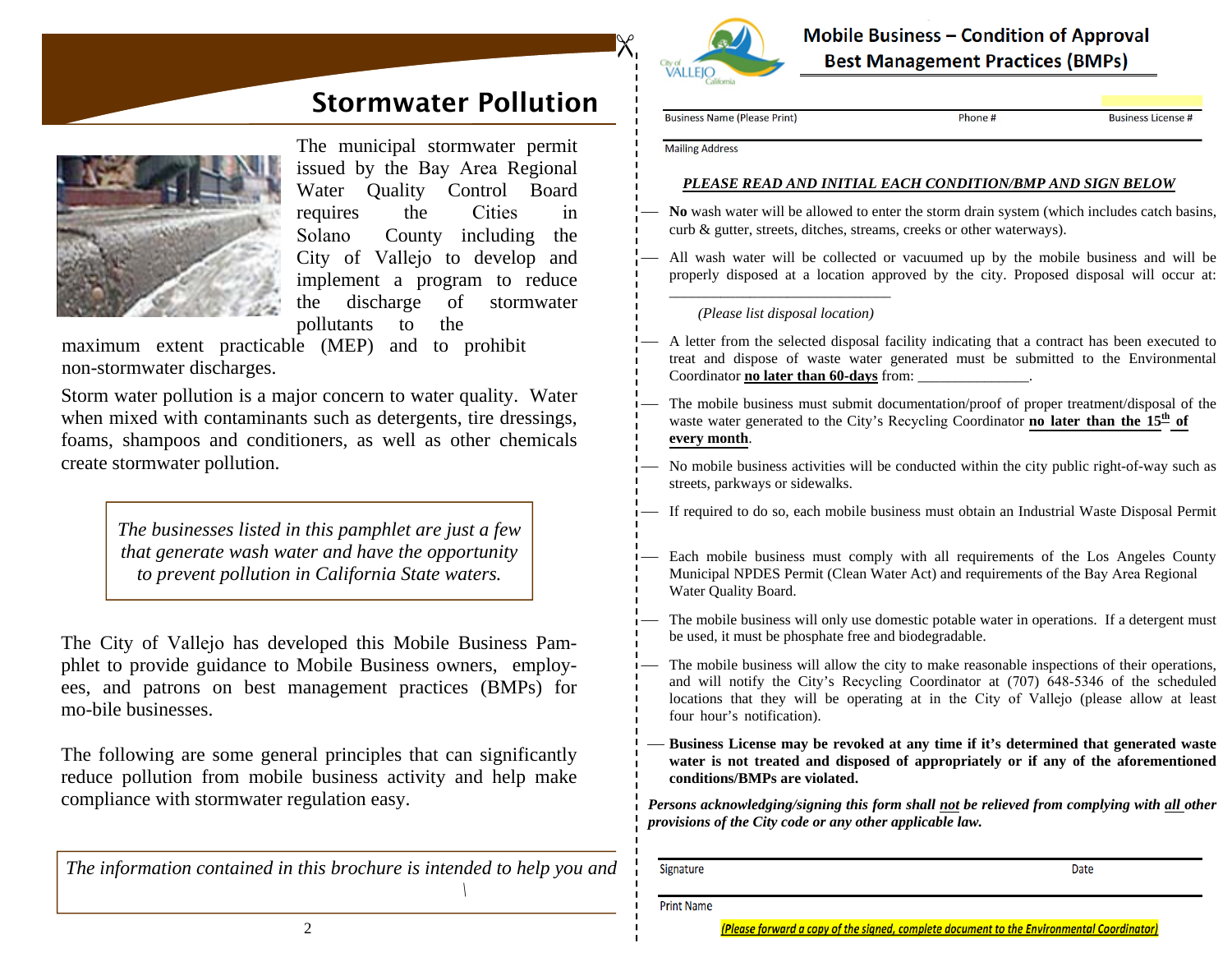The City of Vallejo requires **all** mobile businesses to fill out the Mobile Business— Conditions of Approval Form and return it to the City's Public Works Department **no later than 60 days** from the date of the business license *conditional* approval.

Forms may be picked up at City Hall Public Works Department or you may fill out, initial each BMP, sign, and submit the form attached *Please read carefully!* 



#### *Should the City not receive the Mobile Business Condition of Approval Form within 60-days, the conditionally approved business license will be considered void*

### Pollution Prevention

#### **Why are Mobile Businesses a Problem?**



Mobile businesses are integral to our community and like other businesses need to properly dispose of their waste products. As mobile businesses such as power washers and car detailers mainly

use water it is important for these businesses to prevent waste and waste water from entering storm drains and polluting streams, rivers, bays and the ocean.

While water used to clean carpets, buildings, vehicles or used during pet grooming services may not be considered polluted, the pollutants generated by mobile businesses include heavy metals (copper, lead, nickel and zinc), hydrocarbons (oil & grease), toxic chemicals (solvents, chlorinated compounds, glycols), acids and alkalis. These pollutants can drain off a site when grooming pets, pressure washing outdoor surfaces, washing vehicles, and carpets. After leaving the site pollutants find their way into the street and

into the storm drain systems, which is polluting our creeks, beaches and Ocean. Implementation of the proper BMP's is required for compliance with State and local regulations which were developed to prevent water pollution and protect the public health.



*and other mobile businesses use best management practices to properly dispose of waste water.*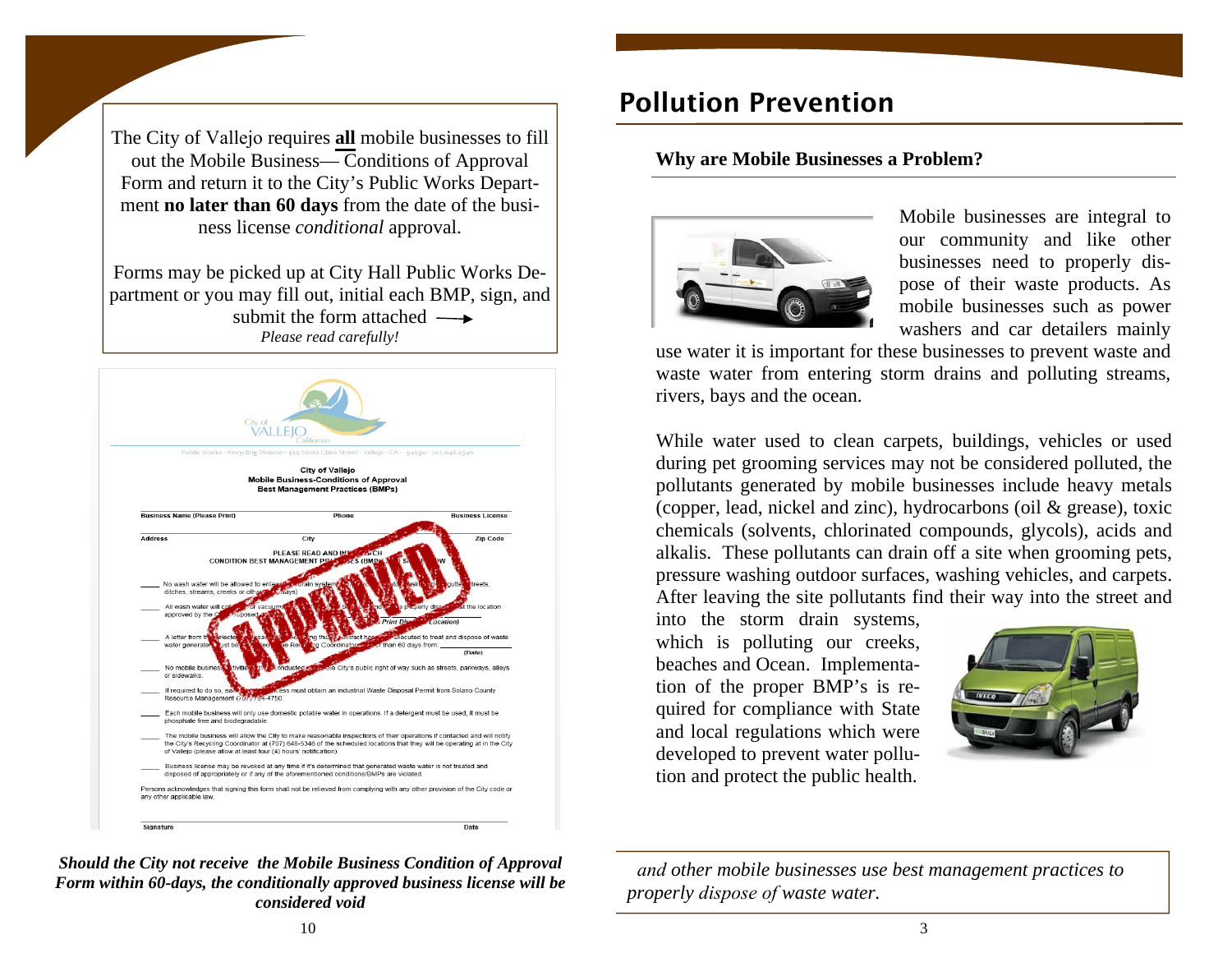### Best Management Practices

#### *Auto Detailers:*

Wash water from vehicle/equipment cleaning activities may contain significant quantities of oil and grease, suspended solids, heavy metals, and organics, as well as pollutants from detergents. These pollutants can be toxic and harmful to living organisms, including fish and people who ingest them. Oil and grease contain hydrocarbon com-



pounds, some of which can injure or kill aquatic life even at low concentrations.

Oil and grease can also coat fish gills and prevent oxygen from entering water, starving fish and other aquatic life.

When vehicles are cleaned in driveways or on the street, chemicals and pollutants drain into the street, gutters and eventually into the storm drain system. It is preferable to use a waterless car wash whenever possible.

#### *Power Washing:*

Power washing of buildings generates dirt and other pollutants; waste water from this activity must also be properly disposed.

When power washing smaller pieces of equipment, use containment devices such as: portable vinyl swimming pools, plastic 55-gallon drums on casters, and flat metal or plastic containment pads.



By law both mobile detailers and power washers must prevent all wash water and materials used from entering the storm drain system.

### **Best Management Practices for Mobile Businesses**

### *DO's*

Mobile detailers must use the following BMPs to comply with the City's water quality requirements and water pollution prevention:

✓ Minimize water use.

- $\checkmark$  Use cleaning products as described on their labels and dispose of properly. Even biodegradable products impact our waterways.
- ✓ Vacuum or shake floor mats into a trash can.
- $\sqrt{\ }$  If feasible, wash vehicle on a vegetated or gravel surface where wash water can infiltrate into the ground without runoff.
- $\checkmark$  Sweep wash area to remove debris.
- $\sqrt{\phantom{a}}$  Wash area must be contained so that water does not drain down streets and gutters– use sand bag berms, wattles, or bermed mats.
- $\sqrt{\phantom{a}}$  Protect downstream storm drain inlet so that wash water does not enter storm drain. Protection must be placed before starting the washing process and removed before you leave the site.
- $\sqrt{\phantom{a}}$  Use a "wet-vac" to vacuum up the wash water for proper disposal.
- $\sqrt{\ }$  Train all operators, employees, and workers responsible for activities that may result in an unauthorized release on stormwater BMPs appropriate to the activities.
- $\checkmark$  Securely store all materials and equipment in the vehicle during transport.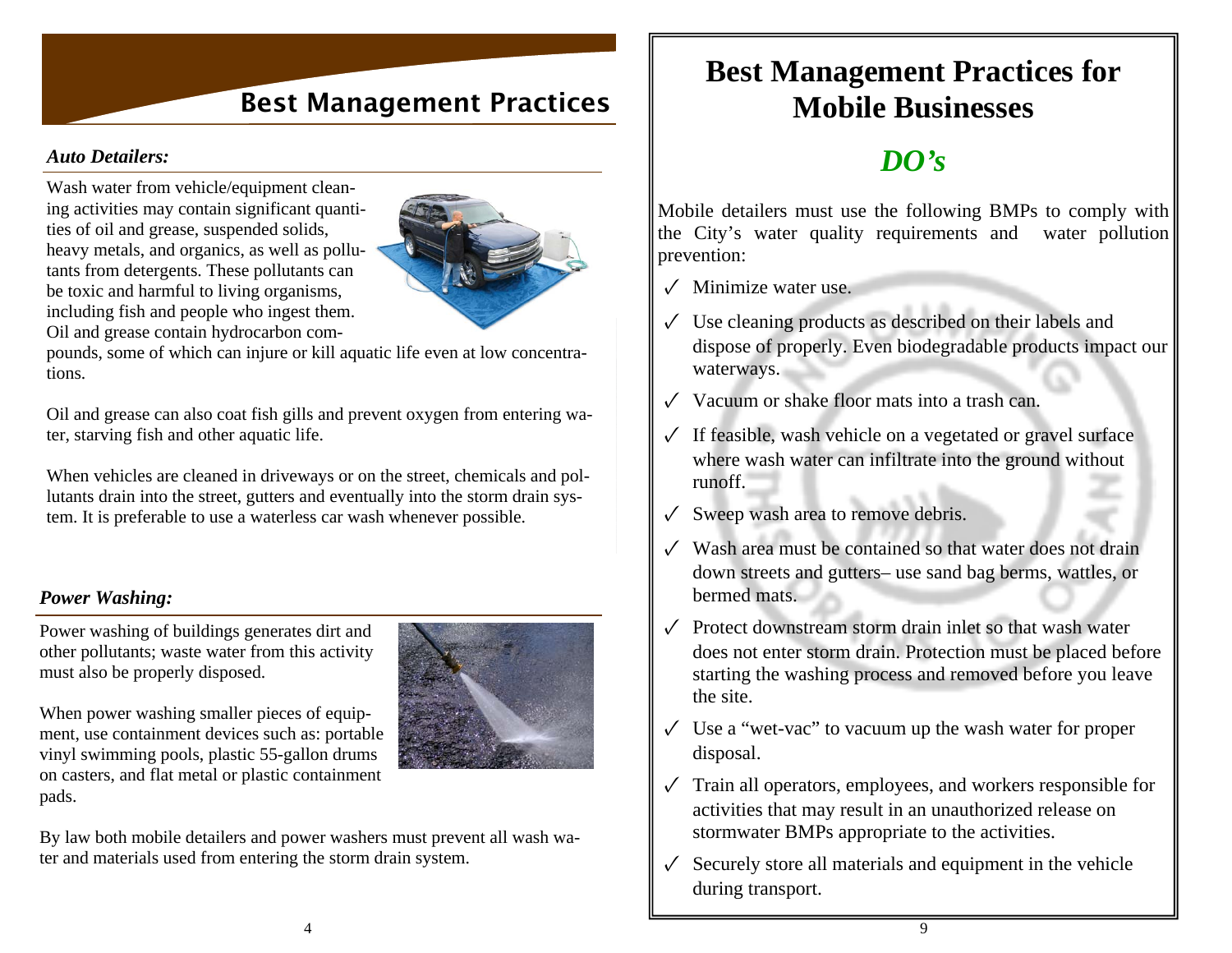#### **Options for Wash Water Management**

#### *Preferred Option:*

Zero discharge or closed-loop recycled water

#### $\bullet$ *Second Option:*

Transport wash water off site for proper disposal at a specialized facility.



**Contact your local hardware or construction material stores for available tools and materials for mobile detailers including vacuum pumps, mats, sand or gravel bags, wattles, etc.** 

### for Mobile Detailers

#### *Carpet Cleaning :*

Use dry methods such as sweeping, vacuuming, absorbents, or steam cleaning. Wet cleaning methods may be implemented only if adequate precautions are taken to prevent the discharge of wash water or other pollutants from entering the storm drain system. Wastewater may NOT be disposed of to the storm drain system or receiving waters.



Maintain cleaning equipment (tanks, hoses, and fittings) to prevent wastewater leaks.

Use non-toxic or less hazardous products whenever possible.

### *Pet Grooming:*

. Pour all wastewater from pet washing into to a leak-proof container in your vehicle so you can dispose of it responsibly at a disposal facility.



- . Remove solid wastes (hair/fur, nail clippings, etc.) from wastewater, and dispose of these in the general garbage.
- . Conduct your work indoors to prevent waterborne or airborne (powders, sprays, etc.) materials from reaching the storm drain.
- . Rinse out detergent containers into your utility sinks to use the very last of your detergent.
- . Clean out equipment in a utility sink or large grassy area.
- . Store chemicals in spill-proof containers indoors.
- . Sweep and collect floor waste into a leak-proof container.
- . Do not wash animals that have been treated for pests within the past two days in order to prevent pesticides from entering the wastewater or stormwater systems.